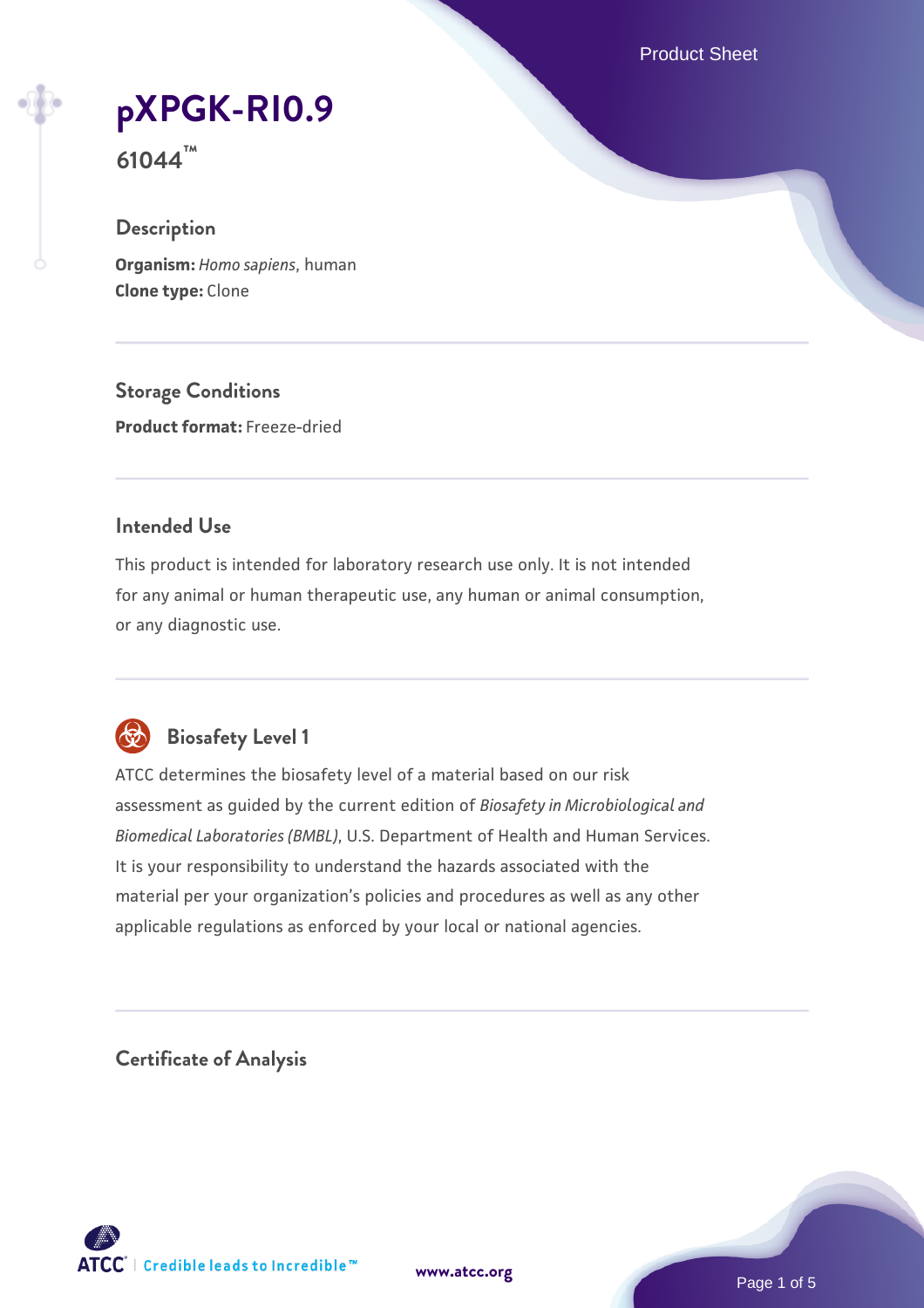#### **[pXPGK-RI0.9](https://www.atcc.org/products/61044)** Product Sheet **61044**

For batch-specific test results, refer to the applicable certificate of analysis that can be found at www.atcc.org.

#### **Insert Information**

**Insert size (kb):** 0.90000000000000002 **Type of DNA:** genomic **Gene product:** phosphoglycerate kinase 1 [PGK1] **Alleles:** A1, A1, A2, A2

**Vector Information Construct size (kb):** 5.260000228881836

#### **Growth Conditions**

**Medium:**  [ATCC Medium 1227: LB Medium \(ATCC medium 1065\) with 50 mcg/ml](https://www.atcc.org/-/media/product-assets/documents/microbial-media-formulations/1/2/2/7/atcc-medium-1227.pdf?rev=581c98603b3e4b29a6d62ee0ba9ca578) [ampicillin](https://www.atcc.org/-/media/product-assets/documents/microbial-media-formulations/1/2/2/7/atcc-medium-1227.pdf?rev=581c98603b3e4b29a6d62ee0ba9ca578) **Temperature:** 37°C

## **Material Citation**

If use of this material results in a scientific publication, please cite the material in the following manner: pXPGK-RI0.9 (ATCC 61044)

#### **References**

References and other information relating to this material are available at www.atcc.org.

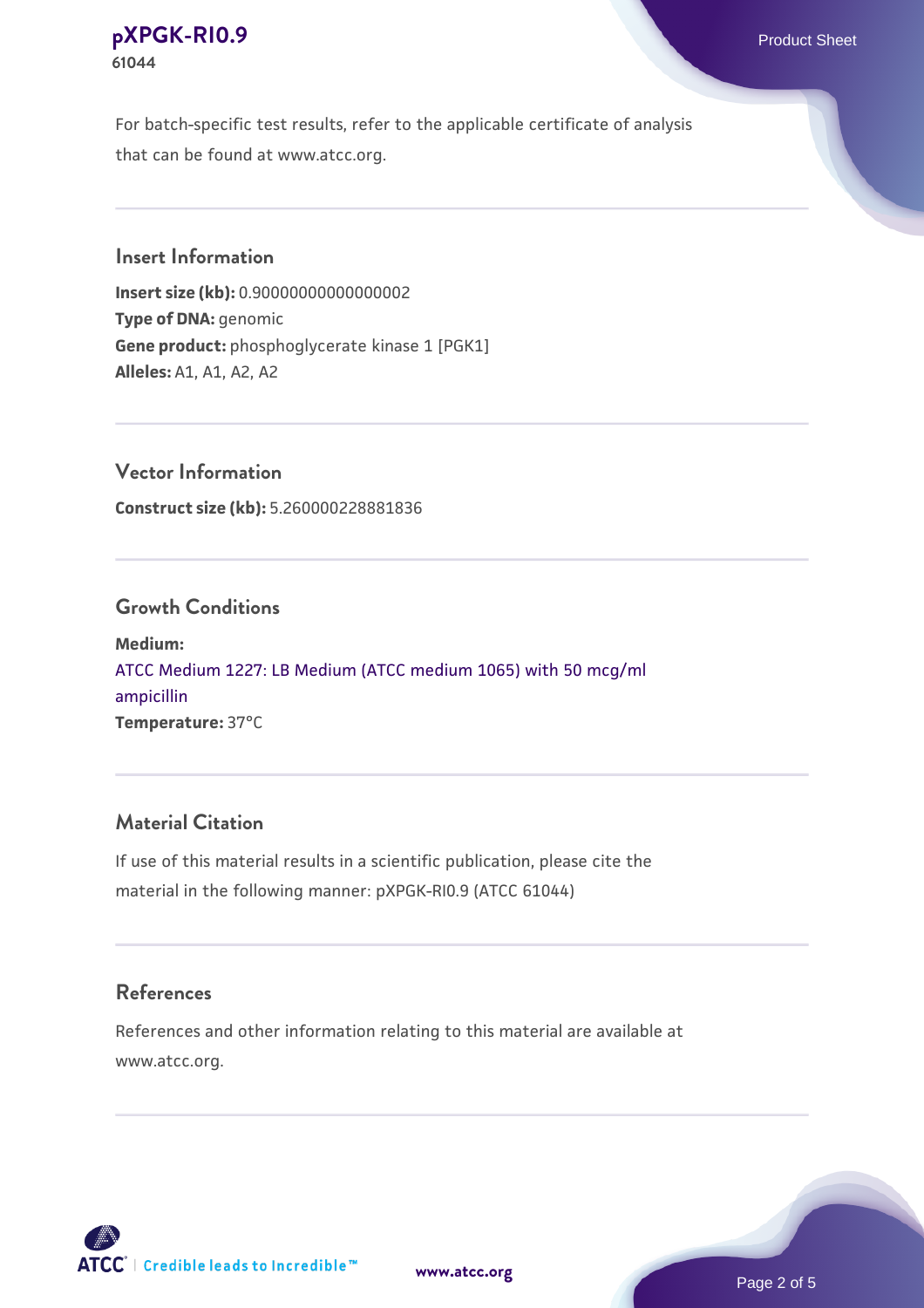#### **Warranty**

The product is provided 'AS IS' and the viability of ATCC® products is warranted for 30 days from the date of shipment, provided that the customer has stored and handled the product according to the information included on the product information sheet, website, and Certificate of Analysis. For living cultures, ATCC lists the media formulation and reagents that have been found to be effective for the product. While other unspecified media and reagents may also produce satisfactory results, a change in the ATCC and/or depositor-recommended protocols may affect the recovery, growth, and/or function of the product. If an alternative medium formulation or reagent is used, the ATCC warranty for viability is no longer valid. Except as expressly set forth herein, no other warranties of any kind are provided, express or implied, including, but not limited to, any implied warranties of merchantability, fitness for a particular purpose, manufacture according to cGMP standards, typicality, safety, accuracy, and/or noninfringement.

#### **Disclaimers**

This product is intended for laboratory research use only. It is not intended for any animal or human therapeutic use, any human or animal consumption, or any diagnostic use. Any proposed commercial use is prohibited without a license from ATCC.

While ATCC uses reasonable efforts to include accurate and up-to-date information on this product sheet, ATCC makes no warranties or representations as to its accuracy. Citations from scientific literature and patents are provided for informational purposes only. ATCC does not warrant that such information has been confirmed to be accurate or complete and the customer bears the sole responsibility of confirming the accuracy and completeness of any such information.

This product is sent on the condition that the customer is responsible for and assumes all risk and responsibility in connection with the receipt, handling,



**[www.atcc.org](http://www.atcc.org)**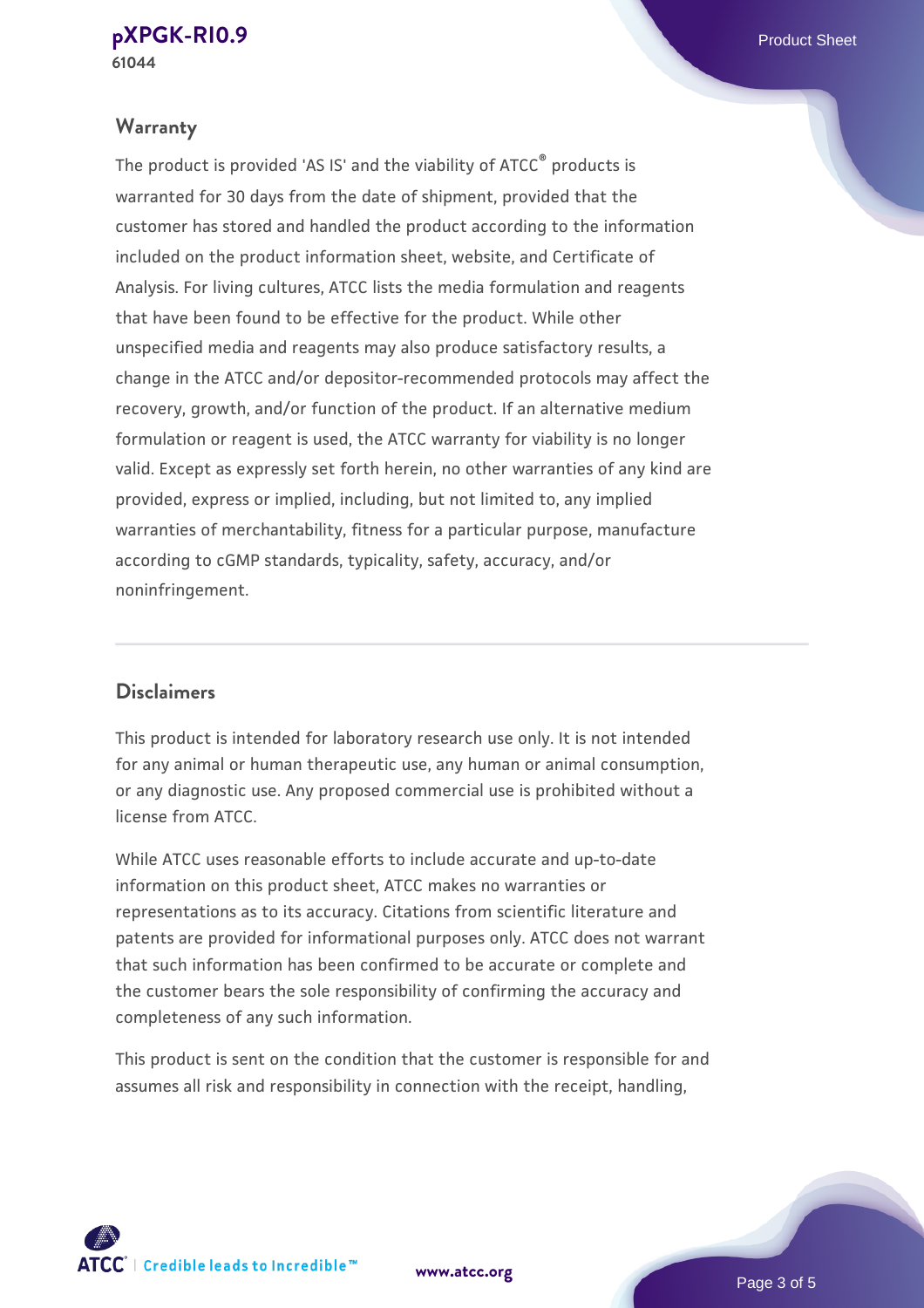storage, disposal, and use of the ATCC product including without limitation taking all appropriate safety and handling precautions to minimize health or environmental risk. As a condition of receiving the material, the customer agrees that any activity undertaken with the ATCC product and any progeny or modifications will be conducted in compliance with all applicable laws, regulations, and guidelines. This product is provided 'AS IS' with no representations or warranties whatsoever except as expressly set forth herein and in no event shall ATCC, its parents, subsidiaries, directors, officers, agents, employees, assigns, successors, and affiliates be liable for indirect, special, incidental, or consequential damages of any kind in connection with or arising out of the customer's use of the product. While reasonable effort is made to ensure authenticity and reliability of materials on deposit, ATCC is not liable for damages arising from the misidentification or misrepresentation of such materials.

Please see the material transfer agreement (MTA) for further details regarding the use of this product. The MTA is available at www.atcc.org.

## **Copyright and Trademark Information**

© ATCC 2021. All rights reserved.

ATCC is a registered trademark of the American Type Culture Collection.

#### **Revision**

This information on this document was last updated on 2021-05-19

## **Contact Information**

ATCC 10801 University Boulevard Manassas, VA 20110-2209 USA



**[www.atcc.org](http://www.atcc.org)**